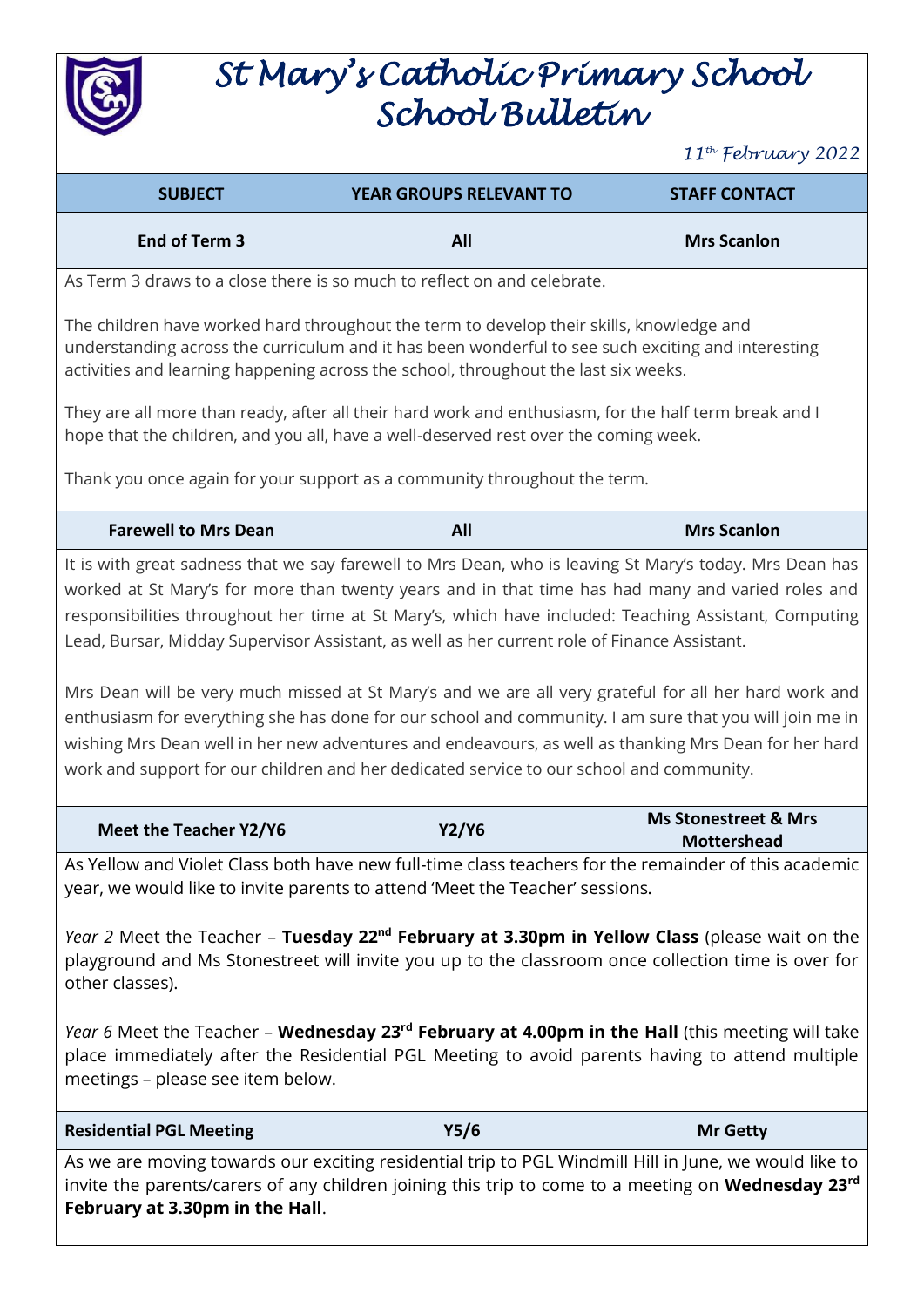This will be an opportunity to find out a little more about the arrangements for the trip and any activities that will take place, as well as to ask any questions you may have.

| AI. | <b>Isolation Flow Chart</b> |  | <b>Office</b> |
|-----|-----------------------------|--|---------------|
|-----|-----------------------------|--|---------------|

Please see below a helpful Flow-Chart to help you calculate your child's Isolation period.

The first day of symptoms or the day you received a positive test result is Day 0. The next day is Day 1. You must test negative on Days 5 and 6 at the earliest, or two consecutive days (testing 24 hours apart) before returning to school. If negative on Day 5 and 6, you can return to school on Day 6 after the second negative result and providing you do not have a temperature.

Alternatively, you may return after Day 10, whichever comes first. Day 10 is also an Isolation Day, not the day of return.

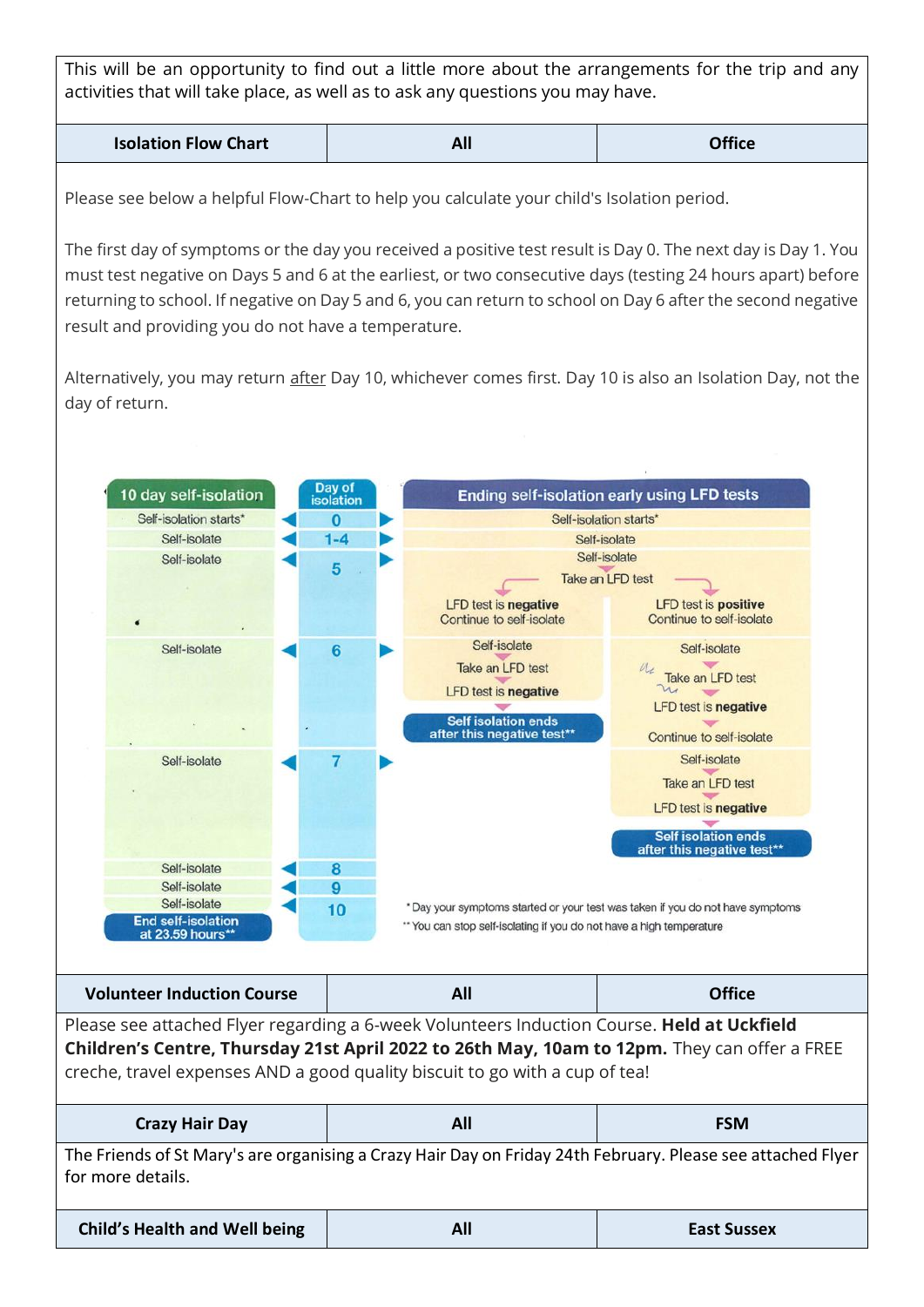East Sussex education, health and care services have worked with East Sussex Parent Carer Forum to create a document which brings the contact information for a range of support services together in one place, for common areas of concern you may have about your child's health and wellbeing as they grow up. You can find this document by following this link: [Click here to download 'Pre Autism Pathway](https://isend.eastsussex.gov.uk/assets/documents/Pre_Autism_Pathway_January_2022_Final.docx)  [\(January 2022\)' as a word document](https://isend.eastsussex.gov.uk/assets/documents/Pre_Autism_Pathway_January_2022_Final.docx). This document is [here](https://isend.eastsussex.gov.uk/does-my-child-have-send#WhenShouldISpeaktoSomeoneAboutMyChild) on the Local Offer.

|                                  |     | <b>Miss Cook</b>   |
|----------------------------------|-----|--------------------|
| <b>Half Term Maths Challenge</b> | All | (green class $-$   |
|                                  |     | scook@stmarysrc.e- |
|                                  |     | sussex.sch.uk)     |

Many thanks to everyone who took part in this term's mathematical problem-solving challenges. It was wonderful to see so much maths going on at home and such a range of strategies being used to find different solutions.

Over half term, your challenge is to find numbers in the real world. Think about which numbers you will choose to find and how you will display them. You could photograph them, draw them, or just write them down. Will you focus on a pattern? Maybe you will count in twos, or double numbers each time? Perhaps you will find some fraction, percentages or decimals, or even some negative numbers?

For some inspiration, take a look at my counting in tens pattern which I have started...



**Holiday Food and Fun All Office**

Jewel Performing Arts are running half-term workshops for children aged 5-16 who are in receipt of benefit-related free school meals. Please see attached flyer.

| <b>Class Cake Sales</b> | лш | <b>FSM</b> |
|-------------------------|----|------------|
|                         |    |            |

We are happy to announce that we are reintroducing the class cake sales. You may recall that we postponed all the planned cake sales in October last year while we took further advice following the introduction of Natasha's Law which requires clear labelling of food ingredients and allergens on labels for pre-packaged foods.

Fundraising events such as cake sales are not required to be registered as a food business and therefore, we are not legally required to provide information for consumers about allergens present in the food. However, we will have a list of the 14 possible allergens displayed. We ask please that any cakes donated to cake sales do not contain nuts. If your child does have food allergies or intolerances, please can you ensure that they are supervised in making safe choices at the cake sales.

Each class is responsible for providing cakes to sell after school for their class's cake sale. They are usually held outside on the school drive. We also ask parents from the class to help to run the sale including setting up from about 2.50pm, pricing and selling the goods to parents and children after school, and clearing away afterwards. The Friends of St Mary's will provide a float for change and will collect the money from the school office after the sale. Tables can be used from the school hall. The money raised by the class goes directly back to the class to decide on how they wish to spend the money, sometimes this has been used to buy new items for the class or to subsidise a class trip. We hope that the sales will be well supported by all.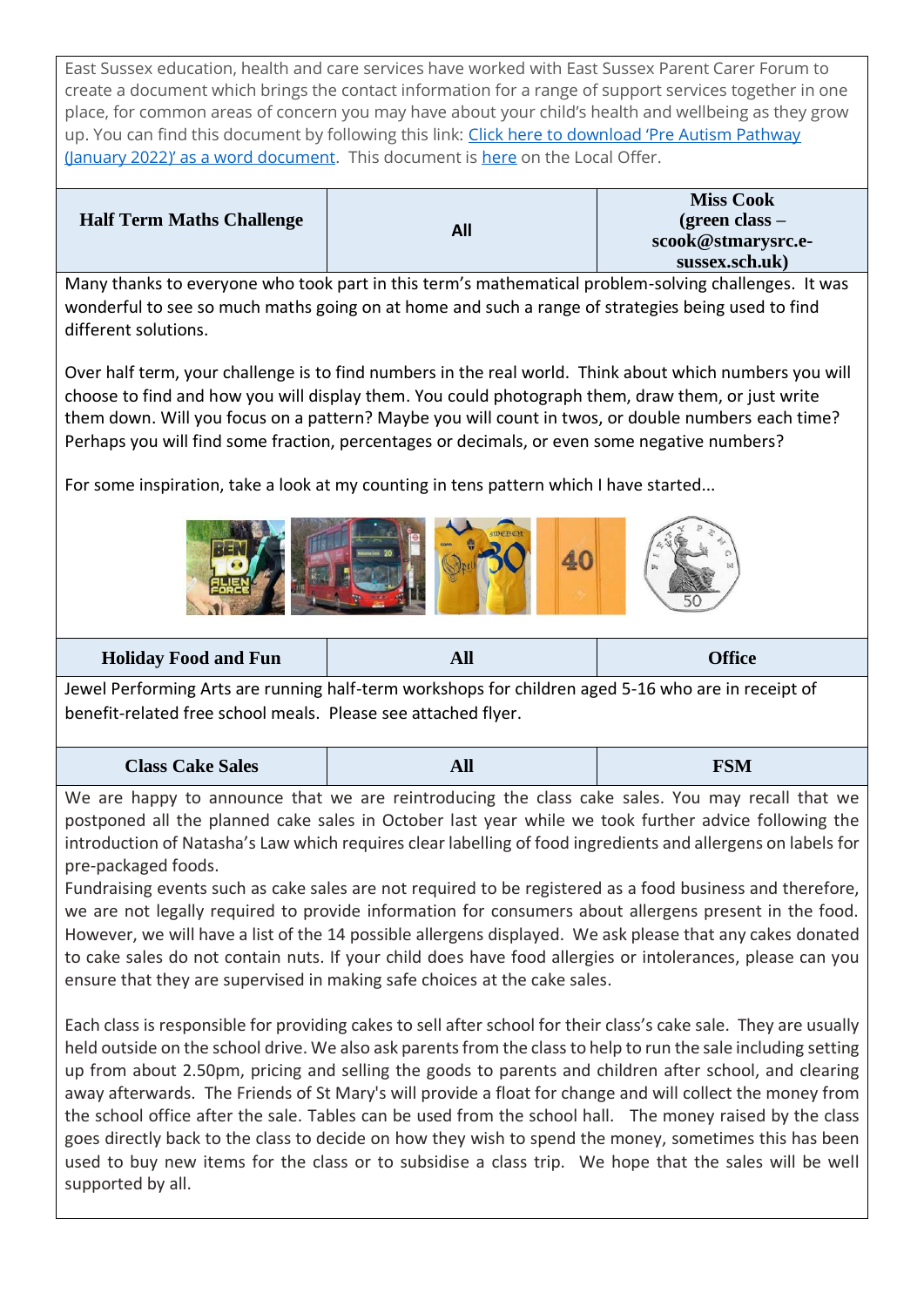Years 5 & 6 have already held their cake sales in term 1. The dates for the remaining sales are as follows and will be held on **Wednesdays** as there are no after school clubs running on this day.

#### **9 th March - Year 4 – Blue Class**

**23rd March – Year 3 – Green Class**

**27th April - Year 2 – Yellow Class**

**11th May – Year 1 – Orange Class**

### **25th May - Reception Class – Red Class**

| <b>Seed Swap Event</b> | All | <b>Office</b> |
|------------------------|-----|---------------|
|------------------------|-----|---------------|

Please see the attached flyer regarding a local Seed Swap event being held on Saturday 19th February 10.00 – 12.00 noon St Richards Church Hall, Fermor Road, TN6 3AP

| <b>School Badges</b> | All<br>---- | <b>Office</b> |
|----------------------|-------------|---------------|
|----------------------|-------------|---------------|

We have had a new delivery of the iron-on school badges for and the price has been retained at £1.70 each. These can be used to fix onto royal blue v-neck jumpers, cardigans or the light blue polo tops and PE t-shirts that can be sourced from alternative retailers other than our online school outfitters, Brigade, and can often be a more cost-effective option.

Please call in to the school office if you need to buy any school badges.

| <b>Diary Dates</b> | <b>All</b> | <b>Office</b> |
|--------------------|------------|---------------|
|--------------------|------------|---------------|

### TERM 4

- 21.02.22 First Day of Term 4
- 25.02.22 Crazy Hair Day FSM Fundraiser
- 02.03.22 Ash Wednesday Liturgy (10am)
- 09.03.22 Year 4 Cake Sale
- 14.03.22 Lent Reconciliation Service (10am)
- 14.03.22 Pupil/Parent/Teacher Consultations
- 16.03.22 Pupil/Parent/Teacher Consultations
- 23.03.33 Year 3 Cake Sale
- 31.02.22 Stations of the Cross Service (10am)
- 01.04.22 Last Day of Term for pupils (1pm finish for pupils)

## TERM 5

- 19.04.22 First Day of Term for pupils
- 19.04.22 Easter Mass (10am)
- 19.04.22 National Offers Day for Reception 2022 places
- 25.04.22 29.4.22 Indigo Class Bikeability Course
- 27.04.22 Year 2 Cake Sale
- 02.05.22 May Bank Holiday School Closed
- 11.05.22 Year 1 Cake Sale
- 16.05.22 Marian Celebration (2pm)
- 25.05.22 Reception Class Cake Sale
- 27.05.22 Last Day of Term for pupils (3.15pm finish)

## TERM 6